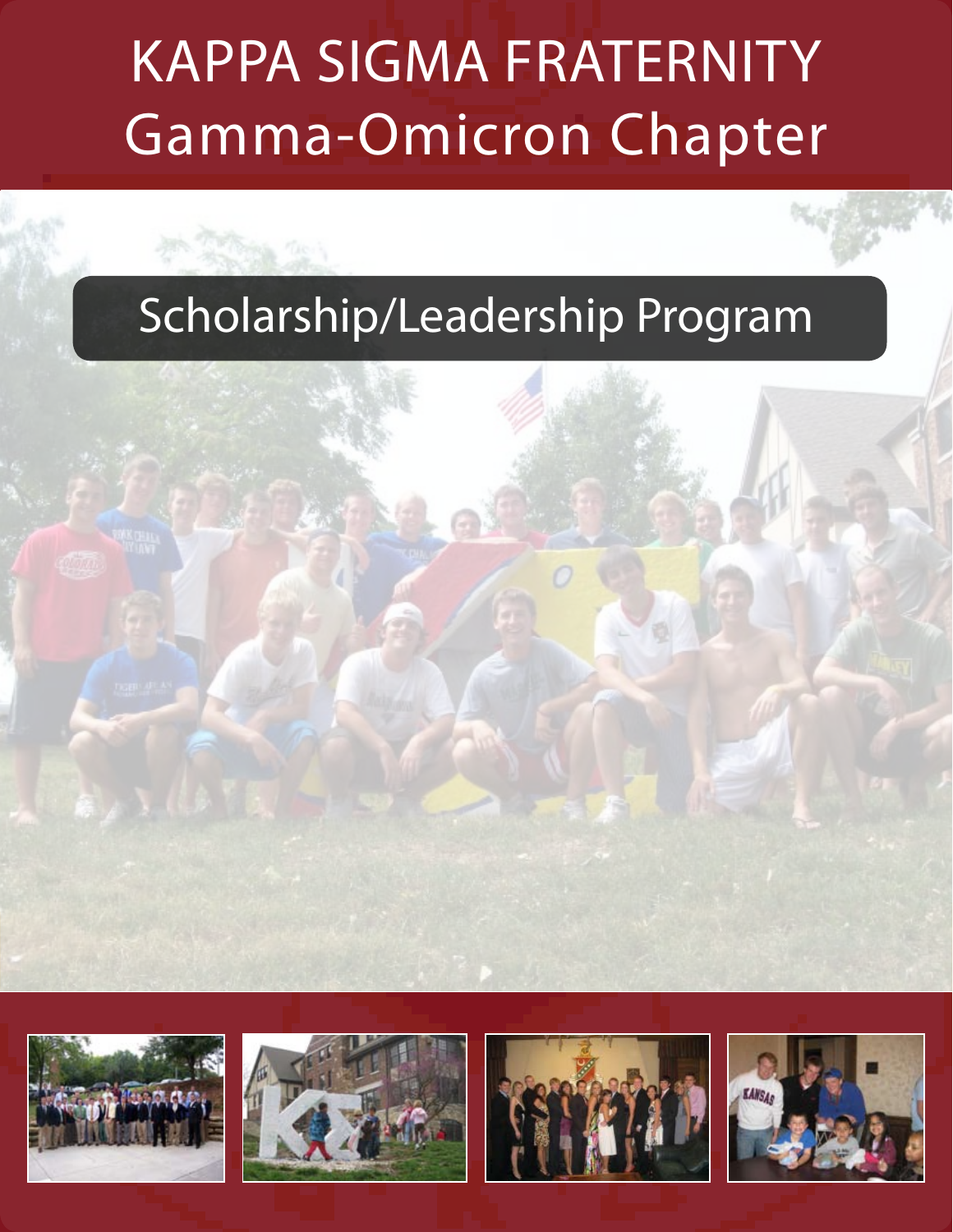

## **Expectations:**

Psychologists often say, "People act out what is in their head." Others claim, "a person lives up to, or down to, their own expectations and/or that of others". How does this relate to the Scholarship/Leadership Program? Its expectations! The Beta Theta Pi chapter at Kansas University retains top GPA honors nearly every year. It is reasonable to assume their scholarship/leadership achievements are a culture of expecting excellence within their chapter and beyond the college years!

The overriding purpose of this Gamma-Omicron's Scholarship/Leadership Program, simply stated, is to develop a culture of expecting excellence within our Chapter and reward/ recognize achievements, financially! A Brother's achievements in this program will condition them for a career of expecting performance excellence and commensurate rewards!

#### **Culture of excellence principles:**

The culture of excellence principles evident in this scholarship/leadership program is to encourage, recognize and financially reward individual Brothers for their respective excellence achievements. Both the Chapter and individual Brother's achievements must meet the challenge of expected excellence as outlined below for each semester:

- 1. Excellence in academic achievement begins with GPA averages:
	- a. Chapter's GPA Average, at or above the University's All Men's Average.
	- b. Individual Brother's GPA Average, at or above the University's All Fraternity Average.
- 2. Excellence in Chapter financial management:
- a. Chapter must be at or above a financial breakeven for the semester on a cash basis.
- b. Individual Brothers with any amount outstanding on his housing contract financial obligations is disqualified from the Program.

#### **The Awards:**

- 1. Awards are based upon achieving expected Chapter excellence first (the Brotherhood pulling together), then expected individual excellence will be recognized.
- 2. All goals of this program will be defined at its inception with no changes made except by unanimous agreement of the Board(s).
- 3. The overriding intent of the program is to develop, recognize and reward expected scholarship/leadership excellence, based upon achieving defined goals, organizationally (the Chapter) and individually (each individual Brother).

# **Endowment Components:**

It is the intention of the Gamma-Omicron Chapter to establish and maintain a permanent Endowment sufficient in size to provide a material amount each year to incentivize the Chapter to maintain a culture of expecting excellence. Awards could then be made from Endowment's earnings. As an example, a payout of \$50,000 annually (only from earnings) would be 5% of \$1 million or 2.5% of \$2 million, and so forth. A material amount and one that necessitates a well defined program with rigid administration guidelines for effective and objective administrative to ensure excellence expectations in perpetuity.

### **The funding participants are:**

- 1. The Foundation (Kappa Sigma's Gamma-O Education Foundation): *All donated funds to the foundation are tax deductible for Federal income tax purposes to the extent permitted by law*
- 2. The House Corporation (Gamma Omicron, Incorporated): *All donated funds are not tax deductible, with limitations only as a "not for profit" entity.*

The reason the two entities may decide to work in tandem is that not all fund donors benefit from (nor prefer) the income tax deductibility. The House Corporation has fewer IRS compliance requirements. Hereinafter, the endowing fund is mentioned singularly, but may include either or both the Foundation and the House Corporation funds, or only the Foundation, depending upon the decision of the respective Boards. The Boards will decide annually the funds to be made available for the school year.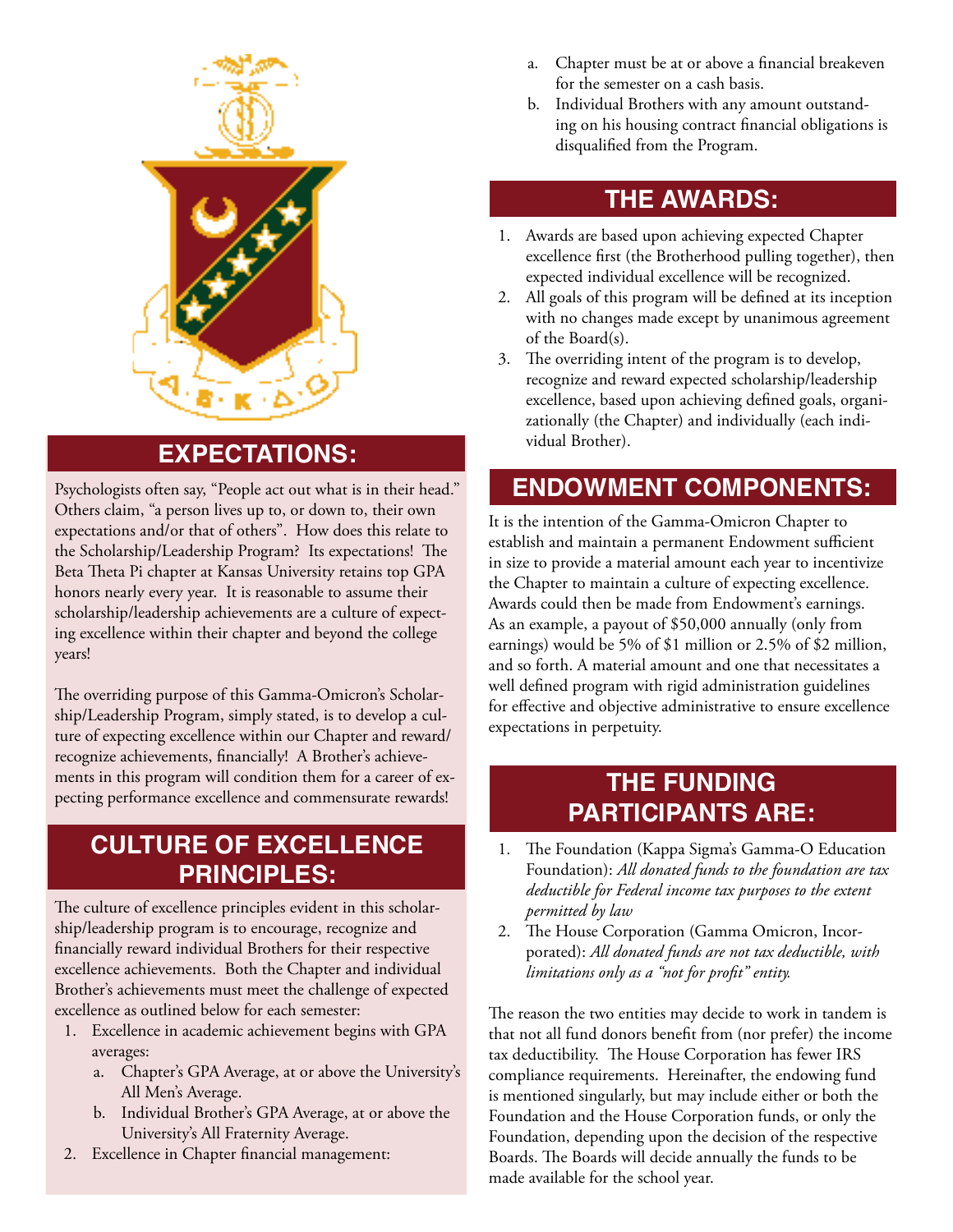# **The Program:**

- 1. The core measurement components of expected excellence are:
	- a. The chapter must be in good standing with the national fraternity and university.
	- b. The Chapter must be financially viable at the completion of each semester. This is defined as the Chapter maintaining an occupancy level necessary to achieve at least a financial (cash basis) breakeven. Occupancy level is computed by house bills collected/earned. (It is recognized some pay for the whole school year, but only that portion earned by semester's end shall qualify). A Brother with any amount outstanding on his housing contract financial obligation at semester's end is not in good standing and therefore disqualified from participating in the program for the semester then ending.
	- c. Any and all chapter members to whom awards may be granted must have lived in the chapter house the past two consecutive semesters (the just completed semester and the previous one before that), unless a pledge, then he must have a signed contract for the immediate following semester.
	- d. Brothers must carry the minimum number of credit hours necessary to qualify as a full time student, as defined by the University of Kansas.
	- e. The Chapter's GPA Average must be at or above the All Men's Average on the Hill.
	- f. The Brother's GPA Average must be at or above the University's All Fraternity Average to qualify for a stipend.
	- g. Utilizes a Factor necessary to recognize leadership contributions in addition to the GPA of a Brother.

### **Award Computations:**

The award computation will utilize a formula involving all qualifying brothers. The award is based off of a Brother's GPA with a "multiplier" to recognize the achievement of GPA's higher than average is increasingly more difficult. A Leadership Factor is also used to give recognition to various leadership responsibilities that take time and may distract from study time. As an example, the GM has a Leadership Factor of 1.0, which would be equivalent to one grade point. The "Factor" is defined in the attached Leadership Factor Schedule. A qualifying Brother may have more than one Factor responsibility. The Factor amount cannot be exceeded, but may be reduced due to poor performance of the Brother. The Executive Committee, voting 5/5 by the 5 Executive Committee members, will judge a Brother's performance.

When voting on each other, the relevant member leaves the room and the vote is 4/4.

A program Model Spreadsheet will be used to calculate the awards. (The Model Spreadsheet attached is an actual computation for the Chapter for the 2008 spring semester, applying all the criteria described herein as if the program had been in place for that semester with an award pool of \$25,000.) An award to any individual resulting in a payout of less than \$40 would not be paid.

An example of the award calculation is also shown on the Leadership Factor schedule.

### **Reporting format, timing and pay outs:**

The Active Chapter Officers, in a timely manner at the conclusion of each semester, are to complete the documents for presentation to the Boards, with oversight by the AA (or a designated alumnus). The presentation will include the schedule of award recipients in the Program Model Spreadsheet format. Attached thereto will be competent substantiating evidence from the University of said academic achievements including the University GPA Averages, Chapter GPA Averages and the GPA and credit hours of each qualifying Brother living in the chapter house.

The program goals are to be reviewed with the chapter members at the beginning of each semester with acknowledgement by the Grand Master of the active chapter's understanding and their commitment to them. The Board's decisions will be final and the approved payouts made in a timely manner.